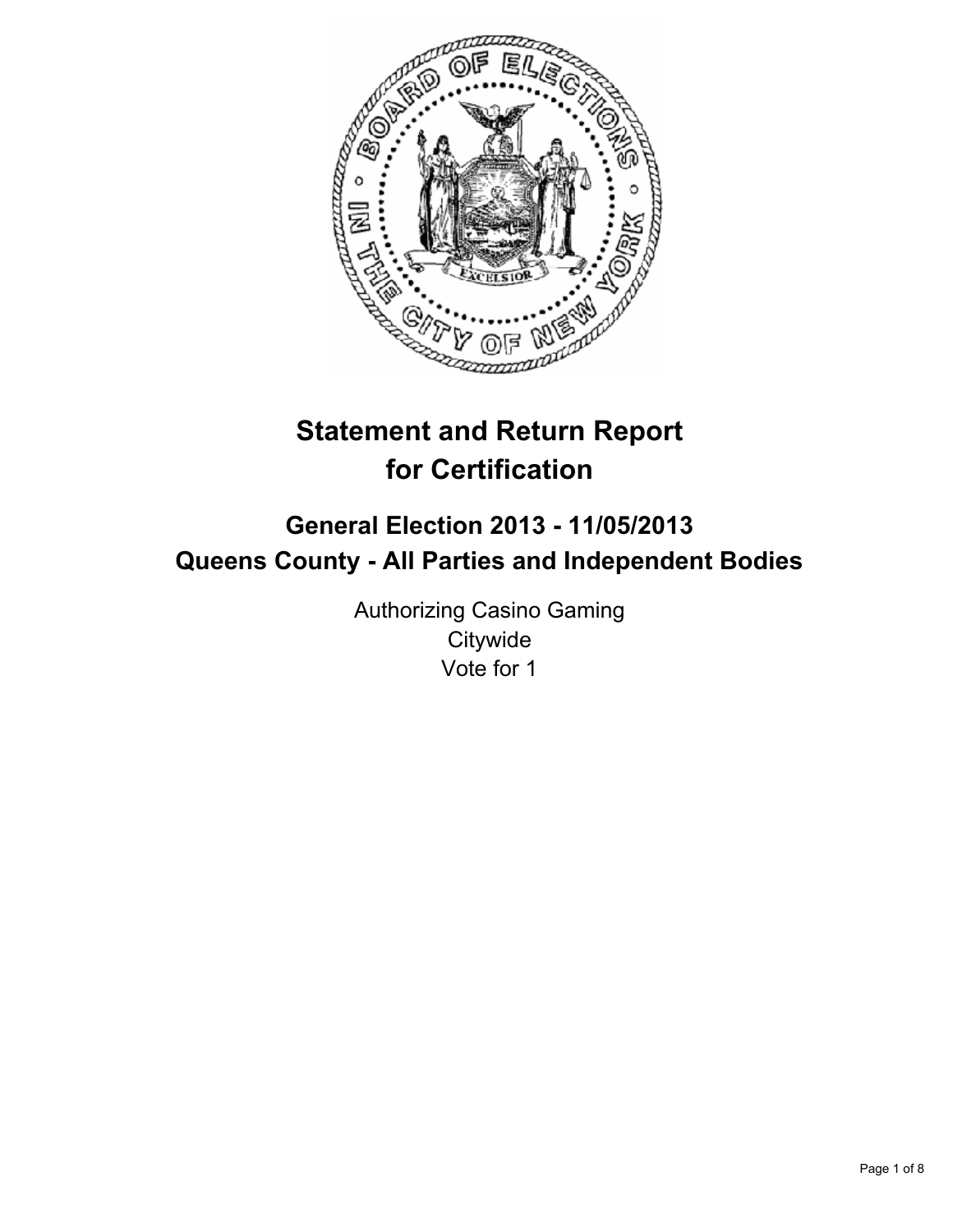

| <b>PUBLIC COUNTER</b>                                    | 18,034 |
|----------------------------------------------------------|--------|
| <b>EMERGENCY</b>                                         | 68     |
| ABSENTEE/MILITARY                                        | 815    |
| <b>FEDERAL</b>                                           | 0      |
| SPECIAL PRESIDENTIAL                                     | 0      |
| <b>AFFIDAVIT</b>                                         | 259    |
| <b>Total Ballots</b>                                     | 19,176 |
| Less - Inapplicable Federal/Special Presidential Ballots | 0      |
| <b>Total Applicable Ballots</b>                          | 19,176 |
| <b>YES</b>                                               | 9,468  |
| <b>NO</b>                                                | 5,294  |
| <b>Total Votes</b>                                       | 14,762 |
| Unrecorded                                               | 4.414  |

### **Assembly District 24**

| <b>PUBLIC COUNTER</b>                                    | 13,459 |
|----------------------------------------------------------|--------|
| <b>EMERGENCY</b>                                         | 0      |
| ABSENTEE/MILITARY                                        | 475    |
| <b>FEDERAL</b>                                           | 0      |
| <b>SPECIAL PRESIDENTIAL</b>                              | 0      |
| AFFIDAVIT                                                | 101    |
| <b>Total Ballots</b>                                     | 14,035 |
| Less - Inapplicable Federal/Special Presidential Ballots | 0      |
| <b>Total Applicable Ballots</b>                          | 14,035 |
| <b>YES</b>                                               | 6,354  |
| <b>NO</b>                                                | 3,556  |
| <b>Total Votes</b>                                       | 9,910  |
| Unrecorded                                               | 4,125  |

| PUBLIC COUNTER                                           | 13,472 |
|----------------------------------------------------------|--------|
| <b>EMERGENCY</b>                                         | 0      |
| ABSENTEE/MILITARY                                        | 397    |
| <b>FEDERAL</b>                                           | 0      |
| SPECIAL PRESIDENTIAL                                     | 0      |
| <b>AFFIDAVIT</b>                                         | 89     |
| <b>Total Ballots</b>                                     | 13,958 |
| Less - Inapplicable Federal/Special Presidential Ballots | 0      |
| <b>Total Applicable Ballots</b>                          | 13,958 |
| <b>YES</b>                                               | 5,894  |
| <b>NO</b>                                                | 4,235  |
| <b>Total Votes</b>                                       | 10,129 |
| Unrecorded                                               | 3,829  |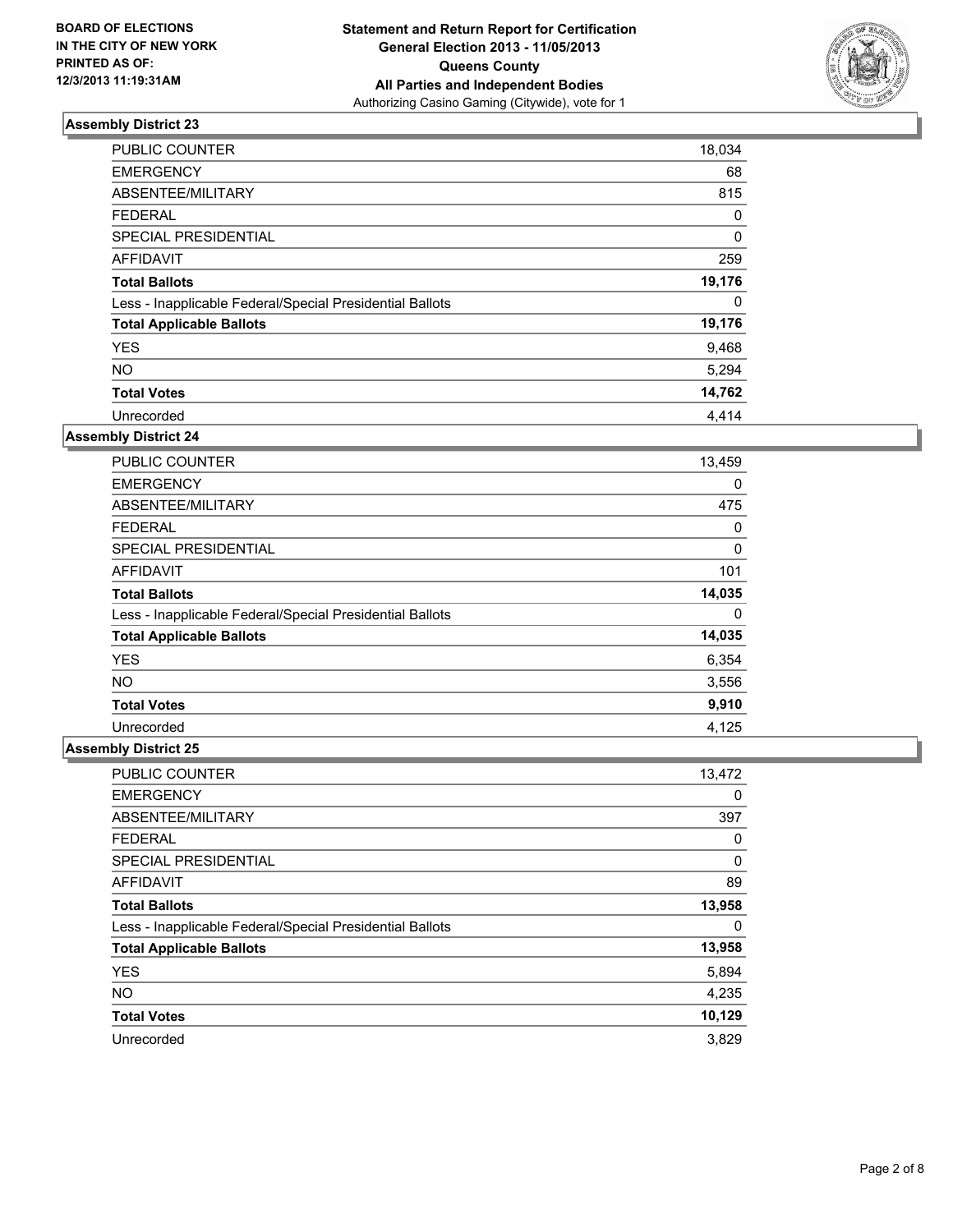

| <b>PUBLIC COUNTER</b>                                    | 21,097 |
|----------------------------------------------------------|--------|
| <b>EMERGENCY</b>                                         |        |
| ABSENTEE/MILITARY                                        | 878    |
| <b>FEDERAL</b>                                           | 0      |
| SPECIAL PRESIDENTIAL                                     | 0      |
| <b>AFFIDAVIT</b>                                         | 115    |
| <b>Total Ballots</b>                                     | 22,091 |
| Less - Inapplicable Federal/Special Presidential Ballots | 0      |
| <b>Total Applicable Ballots</b>                          | 22,091 |
| <b>YES</b>                                               | 10,816 |
| <b>NO</b>                                                | 7,099  |
| <b>Total Votes</b>                                       | 17,915 |
| Unrecorded                                               | 4.176  |

### **Assembly District 27**

| <b>PUBLIC COUNTER</b>                                    | 14,376 |
|----------------------------------------------------------|--------|
| <b>EMERGENCY</b>                                         | 0      |
| ABSENTEE/MILITARY                                        | 601    |
| <b>FEDERAL</b>                                           | 0      |
| <b>SPECIAL PRESIDENTIAL</b>                              | 0      |
| AFFIDAVIT                                                | 113    |
| <b>Total Ballots</b>                                     | 15,090 |
| Less - Inapplicable Federal/Special Presidential Ballots | 0      |
| <b>Total Applicable Ballots</b>                          | 15,090 |
| <b>YES</b>                                               | 6,646  |
| <b>NO</b>                                                | 4,666  |
| <b>Total Votes</b>                                       | 11,312 |
| Unrecorded                                               | 3,778  |

| <b>PUBLIC COUNTER</b>                                    | 17,878 |
|----------------------------------------------------------|--------|
| <b>EMERGENCY</b>                                         | 0      |
| ABSENTEE/MILITARY                                        | 728    |
| <b>FEDERAL</b>                                           | 0      |
| SPECIAL PRESIDENTIAL                                     | 0      |
| AFFIDAVIT                                                | 98     |
| <b>Total Ballots</b>                                     | 18,704 |
| Less - Inapplicable Federal/Special Presidential Ballots | 0      |
| <b>Total Applicable Ballots</b>                          | 18,704 |
| <b>YES</b>                                               | 8,746  |
| <b>NO</b>                                                | 6,240  |
| <b>Total Votes</b>                                       | 14,986 |
| Unrecorded                                               | 3,718  |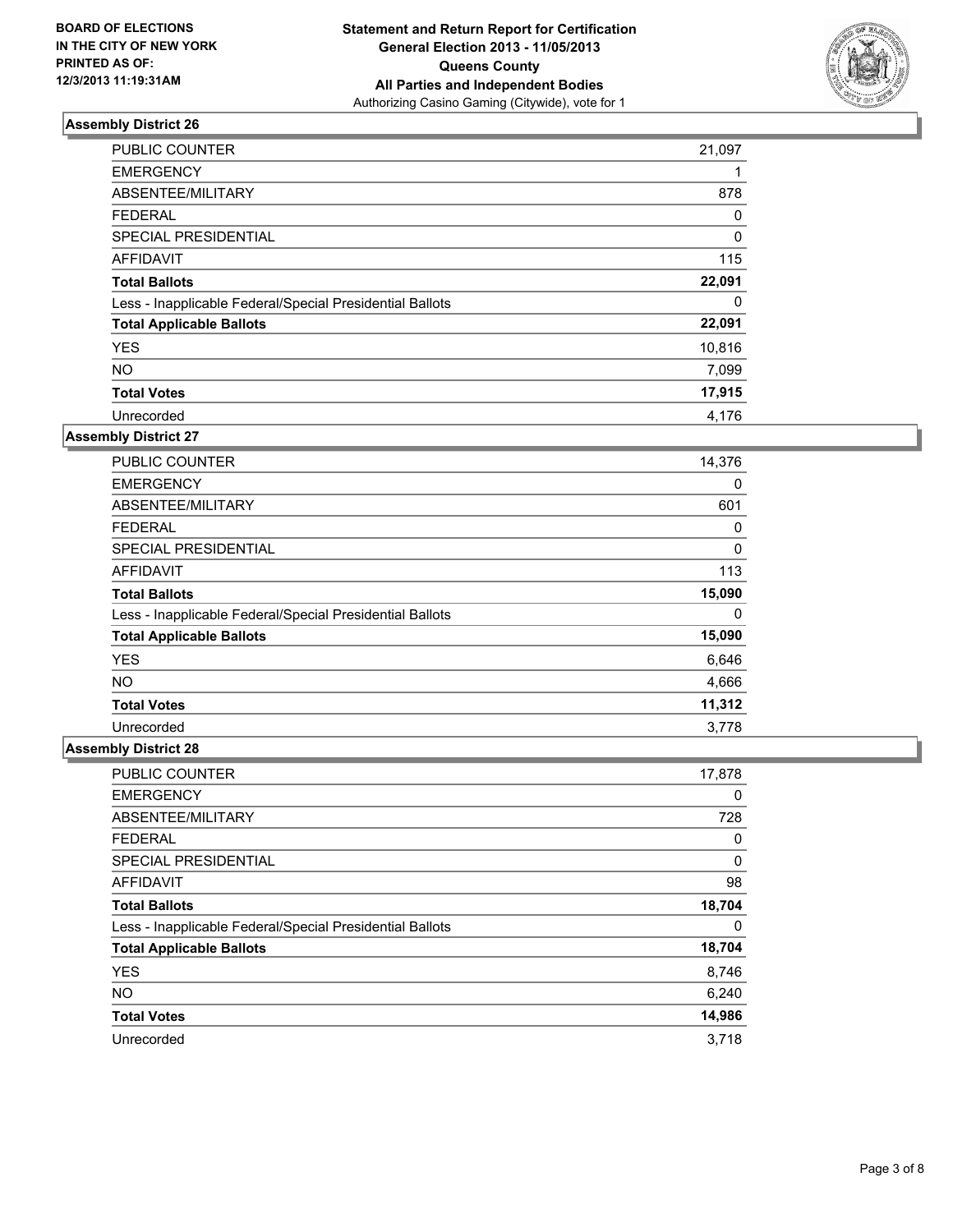

| <b>PUBLIC COUNTER</b>                                    | 17,580 |
|----------------------------------------------------------|--------|
| <b>EMERGENCY</b>                                         | 1      |
| ABSENTEE/MILITARY                                        | 497    |
| <b>FEDERAL</b>                                           | 0      |
| <b>SPECIAL PRESIDENTIAL</b>                              | 0      |
| <b>AFFIDAVIT</b>                                         | 167    |
| <b>Total Ballots</b>                                     | 18,245 |
| Less - Inapplicable Federal/Special Presidential Ballots | 0      |
| <b>Total Applicable Ballots</b>                          | 18,245 |
| <b>YES</b>                                               | 9,470  |
| <b>NO</b>                                                | 3,532  |
| <b>Total Votes</b>                                       | 13,002 |
| Unrecorded                                               | 5,243  |

### **Assembly District 30**

| <b>PUBLIC COUNTER</b>                                    | 14,367 |
|----------------------------------------------------------|--------|
| <b>EMERGENCY</b>                                         | 14     |
| ABSENTEE/MILITARY                                        | 466    |
| <b>FEDERAL</b>                                           | 0      |
| SPECIAL PRESIDENTIAL                                     | 0      |
| AFFIDAVIT                                                | 120    |
| <b>Total Ballots</b>                                     | 14,967 |
| Less - Inapplicable Federal/Special Presidential Ballots | 0      |
| <b>Total Applicable Ballots</b>                          | 14,967 |
| <b>YES</b>                                               | 6,794  |
| <b>NO</b>                                                | 4,362  |
| <b>Total Votes</b>                                       | 11,156 |
| Unrecorded                                               | 3,811  |

| <b>PUBLIC COUNTER</b>                                    | 12,019 |
|----------------------------------------------------------|--------|
| <b>EMERGENCY</b>                                         | 0      |
| ABSENTEE/MILITARY                                        | 307    |
| <b>FEDERAL</b>                                           | 0      |
| SPECIAL PRESIDENTIAL                                     | 0      |
| AFFIDAVIT                                                | 124    |
| <b>Total Ballots</b>                                     | 12,450 |
| Less - Inapplicable Federal/Special Presidential Ballots | 0      |
| <b>Total Applicable Ballots</b>                          | 12,450 |
| <b>YES</b>                                               | 6,508  |
| <b>NO</b>                                                | 2,244  |
| <b>Total Votes</b>                                       | 8,752  |
| Unrecorded                                               | 3,698  |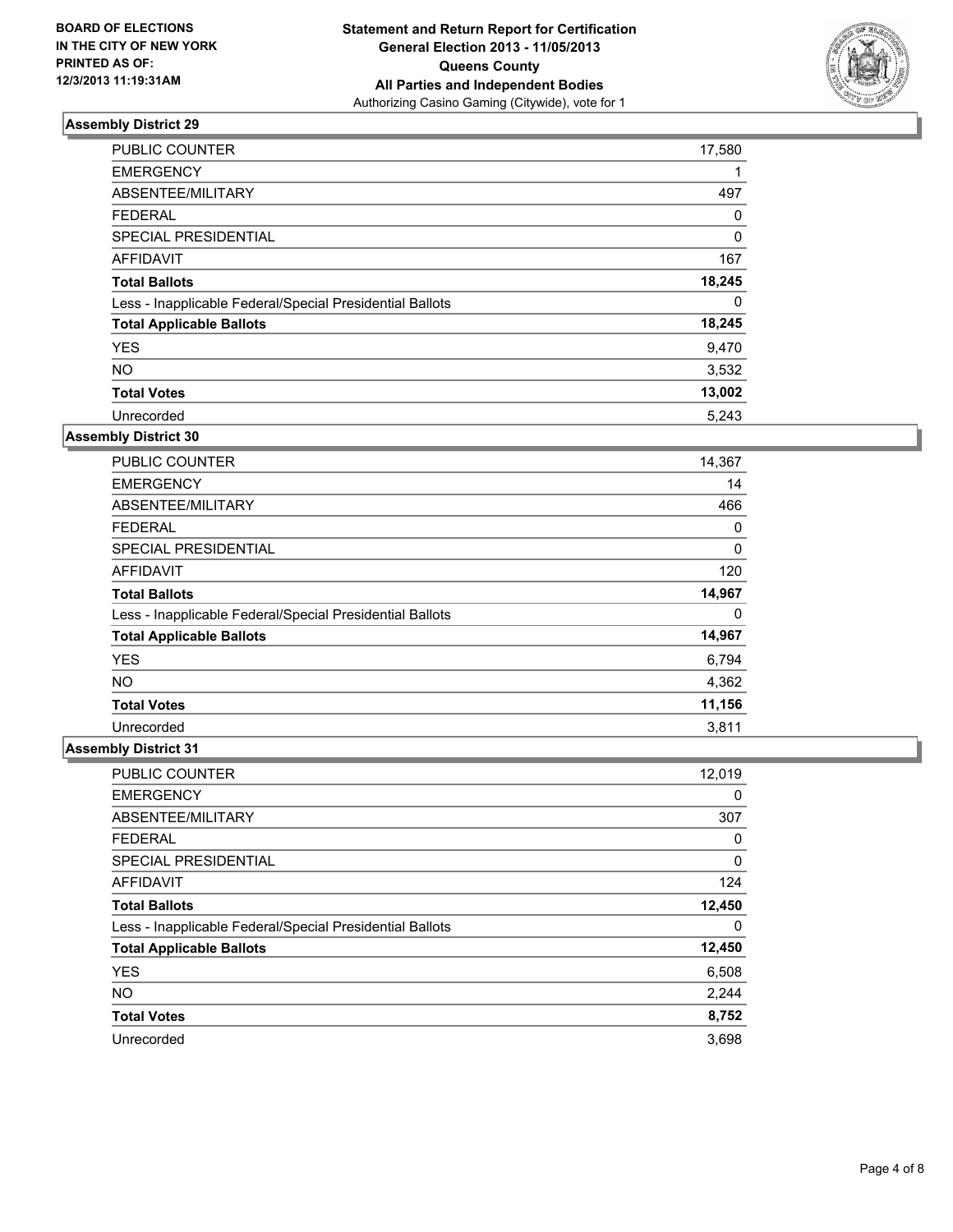

| <b>PUBLIC COUNTER</b>                                    | 16,455 |
|----------------------------------------------------------|--------|
| <b>EMERGENCY</b>                                         | 6      |
| ABSENTEE/MILITARY                                        | 334    |
| <b>FEDERAL</b>                                           | 0      |
| <b>SPECIAL PRESIDENTIAL</b>                              | 0      |
| <b>AFFIDAVIT</b>                                         | 182    |
| <b>Total Ballots</b>                                     | 16,977 |
| Less - Inapplicable Federal/Special Presidential Ballots | 0      |
| <b>Total Applicable Ballots</b>                          | 16,977 |
| <b>YES</b>                                               | 9,002  |
| <b>NO</b>                                                | 2,993  |
| <b>Total Votes</b>                                       | 11,995 |
| Unrecorded                                               | 4,982  |

### **Assembly District 33**

| PUBLIC COUNTER                                           | 19,352 |
|----------------------------------------------------------|--------|
| <b>EMERGENCY</b>                                         | 0      |
| ABSENTEE/MILITARY                                        | 404    |
| <b>FEDERAL</b>                                           | 0      |
| <b>SPECIAL PRESIDENTIAL</b>                              | 0      |
| <b>AFFIDAVIT</b>                                         | 136    |
| <b>Total Ballots</b>                                     | 19,892 |
| Less - Inapplicable Federal/Special Presidential Ballots | 0      |
| <b>Total Applicable Ballots</b>                          | 19,892 |
| <b>YES</b>                                               | 10,162 |
| <b>NO</b>                                                | 4,266  |
| <b>Total Votes</b>                                       | 14,428 |
| Unrecorded                                               | 5.464  |

| PUBLIC COUNTER                                           | 10,134 |
|----------------------------------------------------------|--------|
| <b>EMERGENCY</b>                                         | 0      |
| ABSENTEE/MILITARY                                        | 237    |
| <b>FEDERAL</b>                                           | 0      |
| SPECIAL PRESIDENTIAL                                     | 0      |
| <b>AFFIDAVIT</b>                                         | 121    |
| <b>Total Ballots</b>                                     | 10,492 |
| Less - Inapplicable Federal/Special Presidential Ballots | 0      |
| <b>Total Applicable Ballots</b>                          | 10,492 |
| <b>YES</b>                                               | 3,991  |
| <b>NO</b>                                                | 2,697  |
| <b>Total Votes</b>                                       | 6,688  |
| Unrecorded                                               | 3.804  |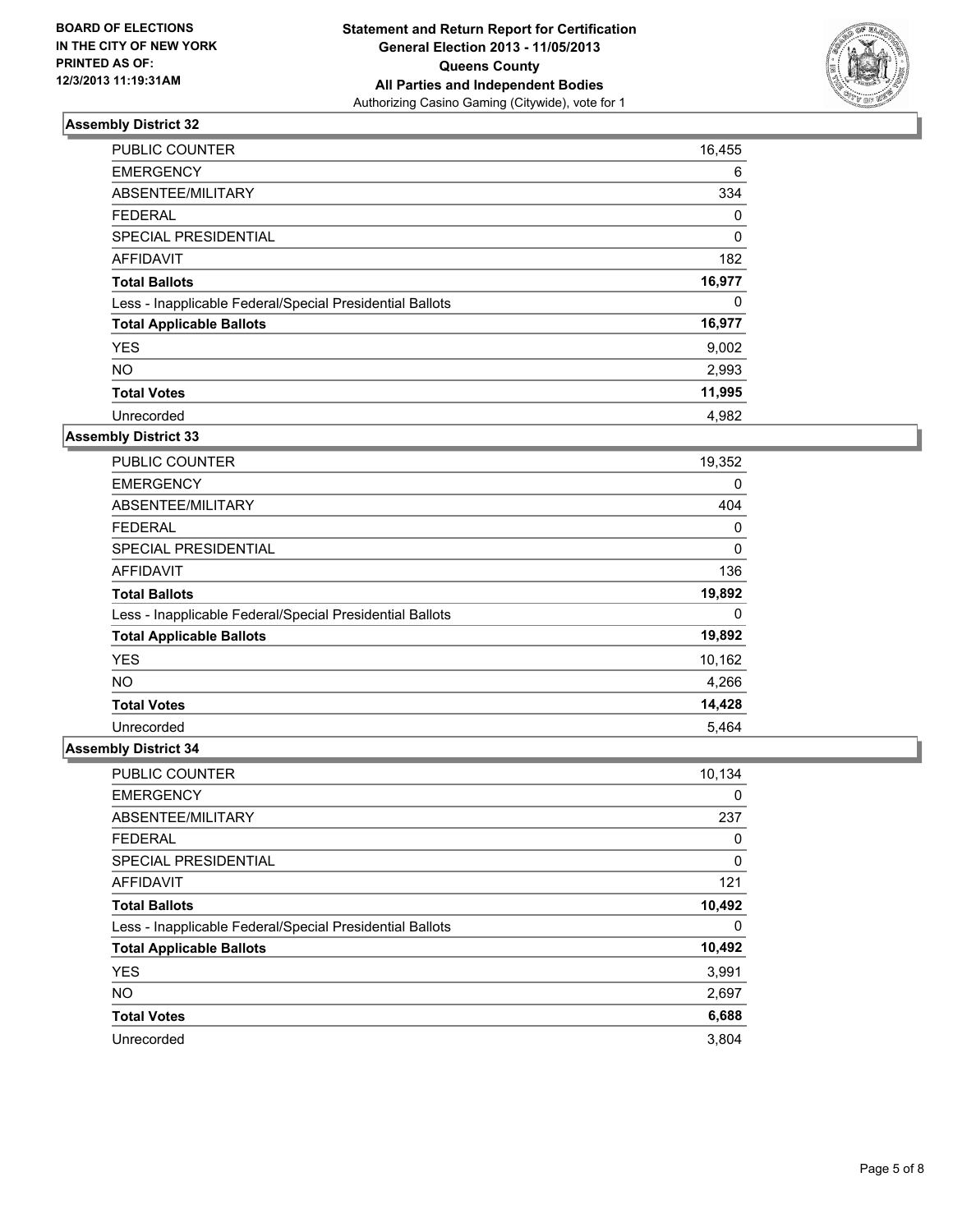

| <b>PUBLIC COUNTER</b>                                    | 9,190    |
|----------------------------------------------------------|----------|
| <b>EMERGENCY</b>                                         | 0        |
| ABSENTEE/MILITARY                                        | 375      |
| <b>FEDERAL</b>                                           | 0        |
| SPECIAL PRESIDENTIAL                                     | $\Omega$ |
| <b>AFFIDAVIT</b>                                         | 98       |
| <b>Total Ballots</b>                                     | 9,663    |
| Less - Inapplicable Federal/Special Presidential Ballots | 0        |
| <b>Total Applicable Ballots</b>                          | 9,663    |
| <b>YES</b>                                               | 4,262    |
| <b>NO</b>                                                | 1,995    |
| <b>Total Votes</b>                                       | 6,257    |
| Unrecorded                                               | 3.406    |

### **Assembly District 36**

| <b>PUBLIC COUNTER</b>                                    | 14,716 |
|----------------------------------------------------------|--------|
| <b>EMERGENCY</b>                                         |        |
| ABSENTEE/MILITARY                                        | 290    |
| <b>FEDERAL</b>                                           | 0      |
| <b>SPECIAL PRESIDENTIAL</b>                              | 0      |
| AFFIDAVIT                                                | 199    |
| <b>Total Ballots</b>                                     | 15,206 |
| Less - Inapplicable Federal/Special Presidential Ballots | 0      |
| <b>Total Applicable Ballots</b>                          | 15,206 |
| <b>YES</b>                                               | 6,466  |
| <b>NO</b>                                                | 4,691  |
| <b>Total Votes</b>                                       | 11,157 |
| Unrecorded                                               | 4.049  |

| PUBLIC COUNTER                                           | 12,663 |
|----------------------------------------------------------|--------|
| <b>EMERGENCY</b>                                         | 59     |
| ABSENTEE/MILITARY                                        | 267    |
| <b>FEDERAL</b>                                           | 0      |
| SPECIAL PRESIDENTIAL                                     | 0      |
| <b>AFFIDAVIT</b>                                         | 160    |
| <b>Total Ballots</b>                                     | 13,149 |
| Less - Inapplicable Federal/Special Presidential Ballots | 0      |
| <b>Total Applicable Ballots</b>                          | 13,149 |
| <b>YES</b>                                               | 6,065  |
| <b>NO</b>                                                | 3,599  |
| <b>Total Votes</b>                                       | 9,664  |
| Unrecorded                                               | 3.485  |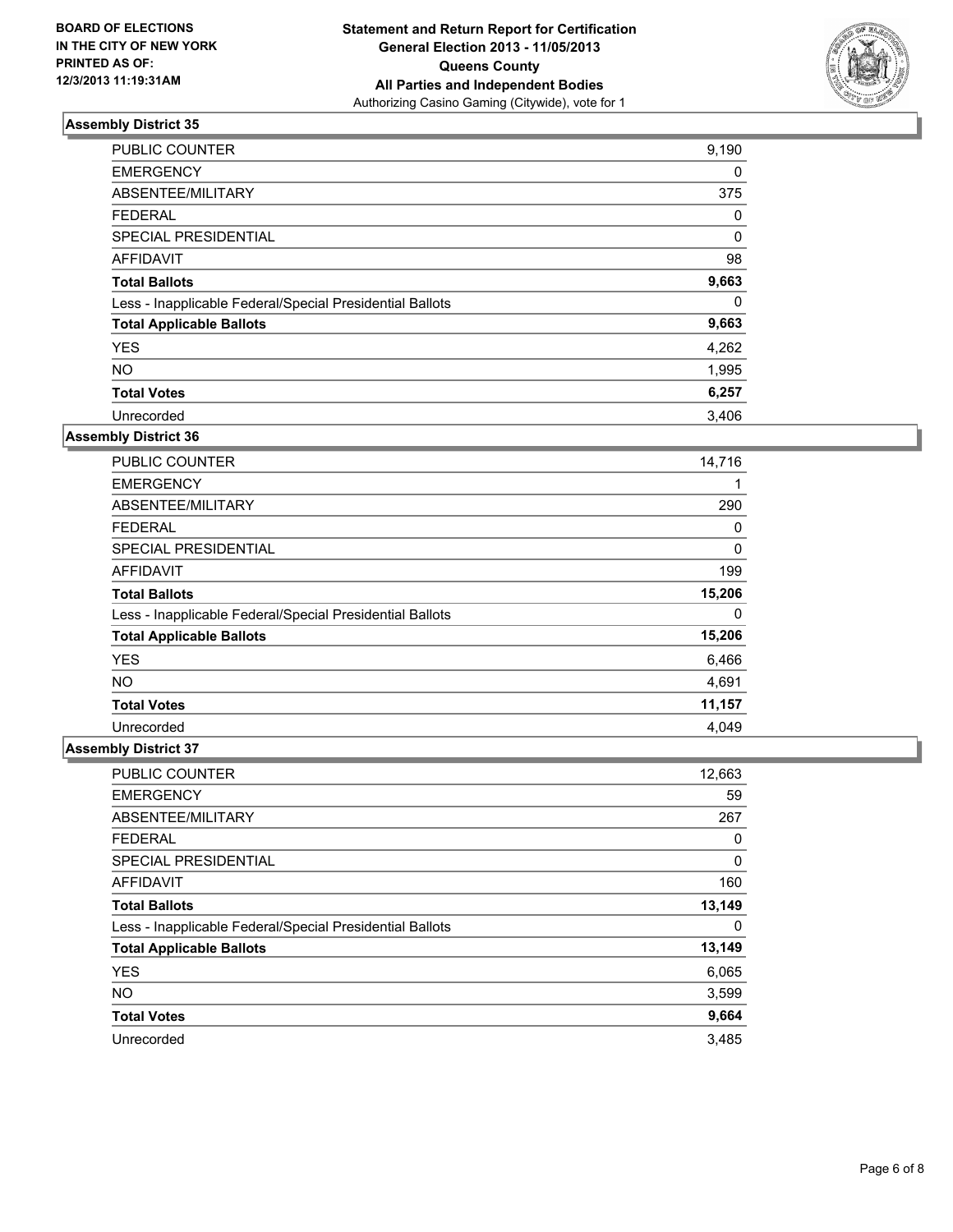

| <b>PUBLIC COUNTER</b>                                    | 9,719  |
|----------------------------------------------------------|--------|
| <b>EMERGENCY</b>                                         | 1      |
| ABSENTEE/MILITARY                                        | 196    |
| <b>FEDERAL</b>                                           | 0      |
| <b>SPECIAL PRESIDENTIAL</b>                              | 0      |
| <b>AFFIDAVIT</b>                                         | 98     |
| <b>Total Ballots</b>                                     | 10,014 |
| Less - Inapplicable Federal/Special Presidential Ballots | 0      |
| <b>Total Applicable Ballots</b>                          | 10,014 |
| <b>YES</b>                                               | 4,541  |
| <b>NO</b>                                                | 2,374  |
| <b>Total Votes</b>                                       | 6,915  |
| Unrecorded                                               | 3.099  |

### **Assembly District 39**

| <b>PUBLIC COUNTER</b>                                    | 7,292 |
|----------------------------------------------------------|-------|
| <b>EMERGENCY</b>                                         | 0     |
| ABSENTEE/MILITARY                                        | 148   |
| <b>FEDERAL</b>                                           | 0     |
| <b>SPECIAL PRESIDENTIAL</b>                              | 0     |
| AFFIDAVIT                                                | 101   |
| <b>Total Ballots</b>                                     | 7,541 |
| Less - Inapplicable Federal/Special Presidential Ballots | 0     |
| <b>Total Applicable Ballots</b>                          | 7,541 |
| <b>YES</b>                                               | 2,613 |
| NO.                                                      | 1,825 |
| <b>Total Votes</b>                                       | 4,438 |
| Unrecorded                                               | 3.103 |

| PUBLIC COUNTER                                           | 10,014 |
|----------------------------------------------------------|--------|
| <b>EMERGENCY</b>                                         | 0      |
| ABSENTEE/MILITARY                                        | 361    |
| <b>FEDERAL</b>                                           | 0      |
| SPECIAL PRESIDENTIAL                                     | 0      |
| AFFIDAVIT                                                | 63     |
| <b>Total Ballots</b>                                     | 10,438 |
| Less - Inapplicable Federal/Special Presidential Ballots | 0      |
| <b>Total Applicable Ballots</b>                          | 10,438 |
| <b>YES</b>                                               | 4,047  |
| <b>NO</b>                                                | 2,828  |
| <b>Total Votes</b>                                       | 6,875  |
| Unrecorded                                               | 3,563  |